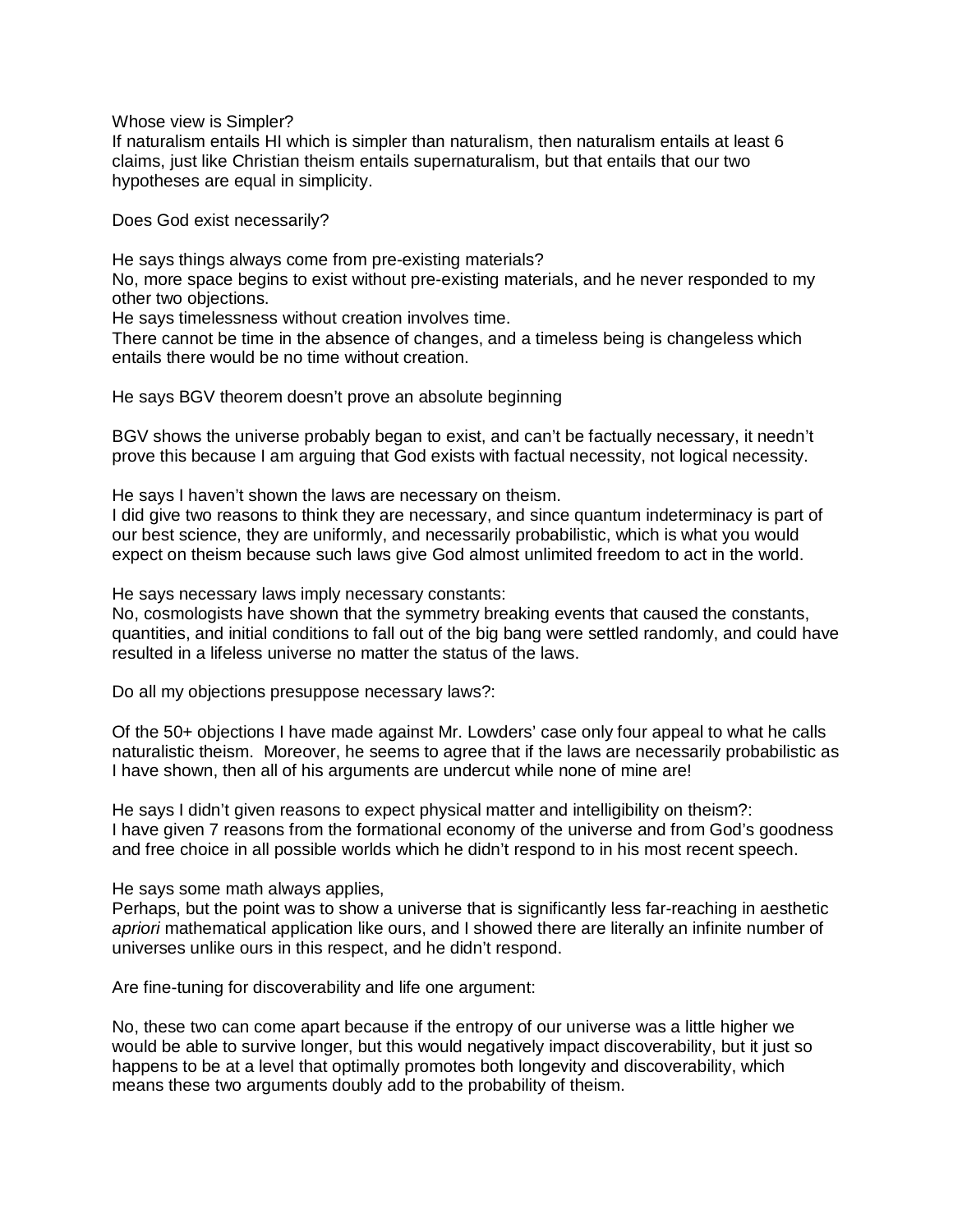He says God didn't need common ancestry:

Sadly, he simply doesn't understand my argument still. He didn't respond to my argument that evolution is actually evidence for theism.

Do animals suffer just like humans?

No, only .00001 percent of animals are self-aware, and even they aren't as self-aware as humans. He didn't respond to my no-right- to life defeater. And Original sin isn't required for Christian theism to be true, read some Irenaeus.

He says tragedies are the rule:

He may be right, but he hasn't empirically shown this, and I already gave two defeaters which he never responded to.

He admits people are resilient and comforted in tragedies

And I showed these two mechanisms are surprising on naturalism, he never responded.

But, Christian theism has the resources to gloriously, and triumphantly defeat horrific tragedies.

i. In his life and death on the cross Jesus participates in horrors and tragedies as an innocent, but triumphantly and gloriously overcomes horrific tragedies in his resurrection so horrors are now seen as a secure point of identification with the crucified Jesus that engulfs any horrific tragedy with glorious and triumphant positive meaning.

Do embodied moral agents need to be maximally powerful:

I never claimed that, what I said is that his expectation of embodied moral agents with a soul on theism would require agents that can do miracles which for all we know would require maximal power, and he never responded, and this shows the limitations on our freedom aren't surprising on theism.

Does moral responsibility require contingent laws and libertarian freedom:

Nothing about moral responsibility on compatibilism requires contingent laws or even libertarian free will, only a reasons-responsive mechanism which means embodied moral agency supports theism apart from fine-tuning.

Did I deny probability calculus?:

No, given the counterexamples to countable additivity the idea is that is doesn't apply to finetuning probabilities, even though it is mathematically consistent. Moreover, countable additivity only applies to logical probability, but our arguments rely on epistemic probability.

He says universal biological desires determine the good:

On his view, had we desired to murder, rape, and steal given a different evolutionary inheritance, than that would be good and right. But, since reason teaches us that such things cannot be right, what is surprising is that the only robust moral agents to come out of evolution are the same agents whose instinctual beliefs and desires are predominantly amenable to rationally reflective goods.

Could God have reduced ethical disagreement:

I already gave 8 reasons that showed why this is unlikely and he never responded. Am I willfully blind?